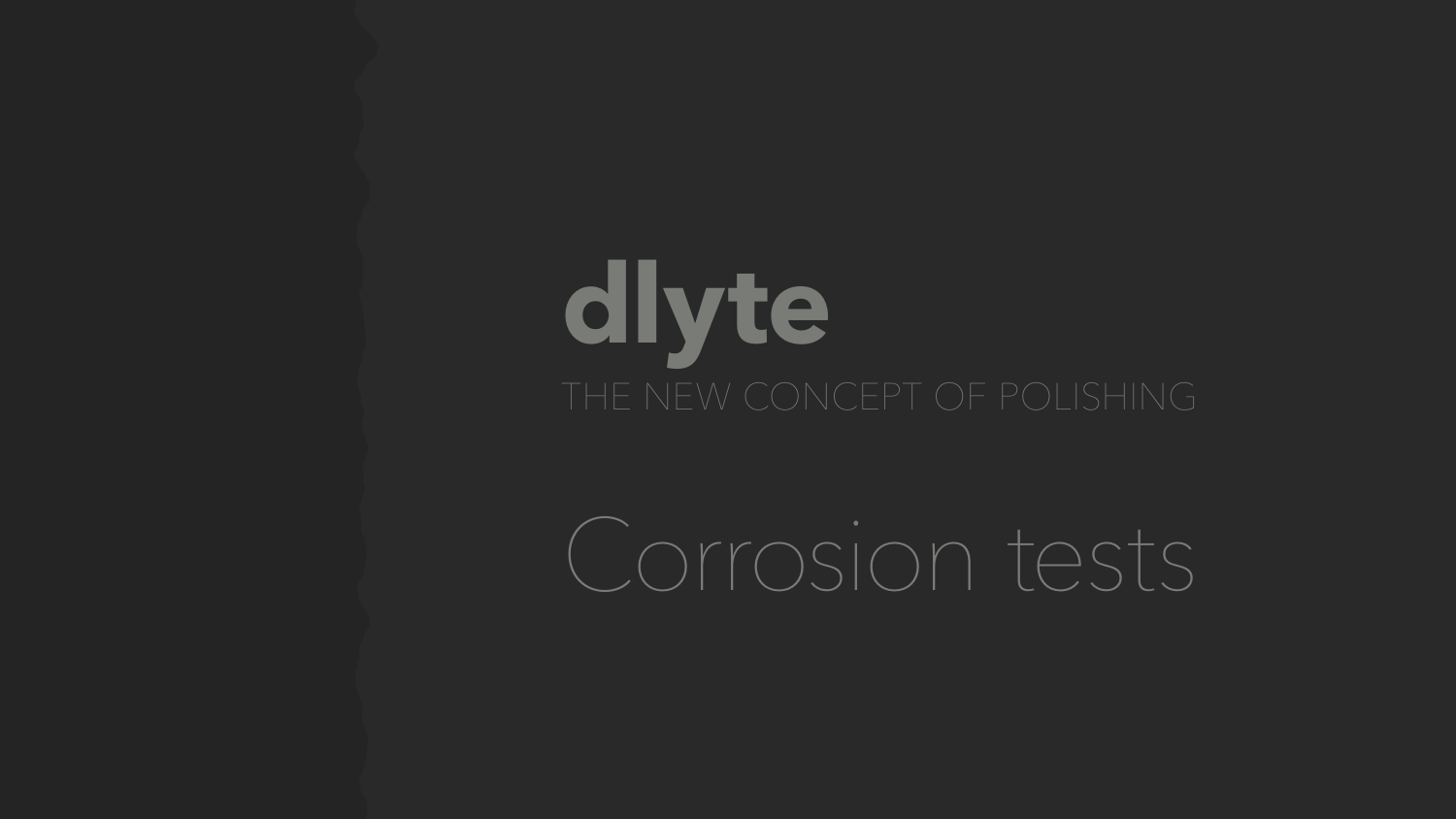# **VISUAL EVALUATION RESULTS.**

# **CORROSION TESTS RESULTS.**

Shinnier aspect than parts treated with traditional electropolishing

The electrochemical behaviour of samples has been studied in a highly corrosive solution ([NaCl]= 30 g/L).

Measure of open circuit potential after 0 2 4 and 6 hours of immersion.

Measure of polarization resistance after 0 2 and 4 hours of immersion.

Measure of anodic polarization after 6 hours of immersion.

The dry EP sample has a better protection to corrosion until 6 hours of immersion (green curve above the red curve)



The traditionnaly EP sample becomes less noble over time (red curve)

The dry EP sample becomes more noble until 2 hours of immersion and then decreases progressively (green curve)

After 6 hours, the dry EP sample and the EP sample have the same corrosion potential (Ecorr)

#### **CORROSION TEST RESULTS.** CORROSION POTENTIAL VS IMMERSION TIME

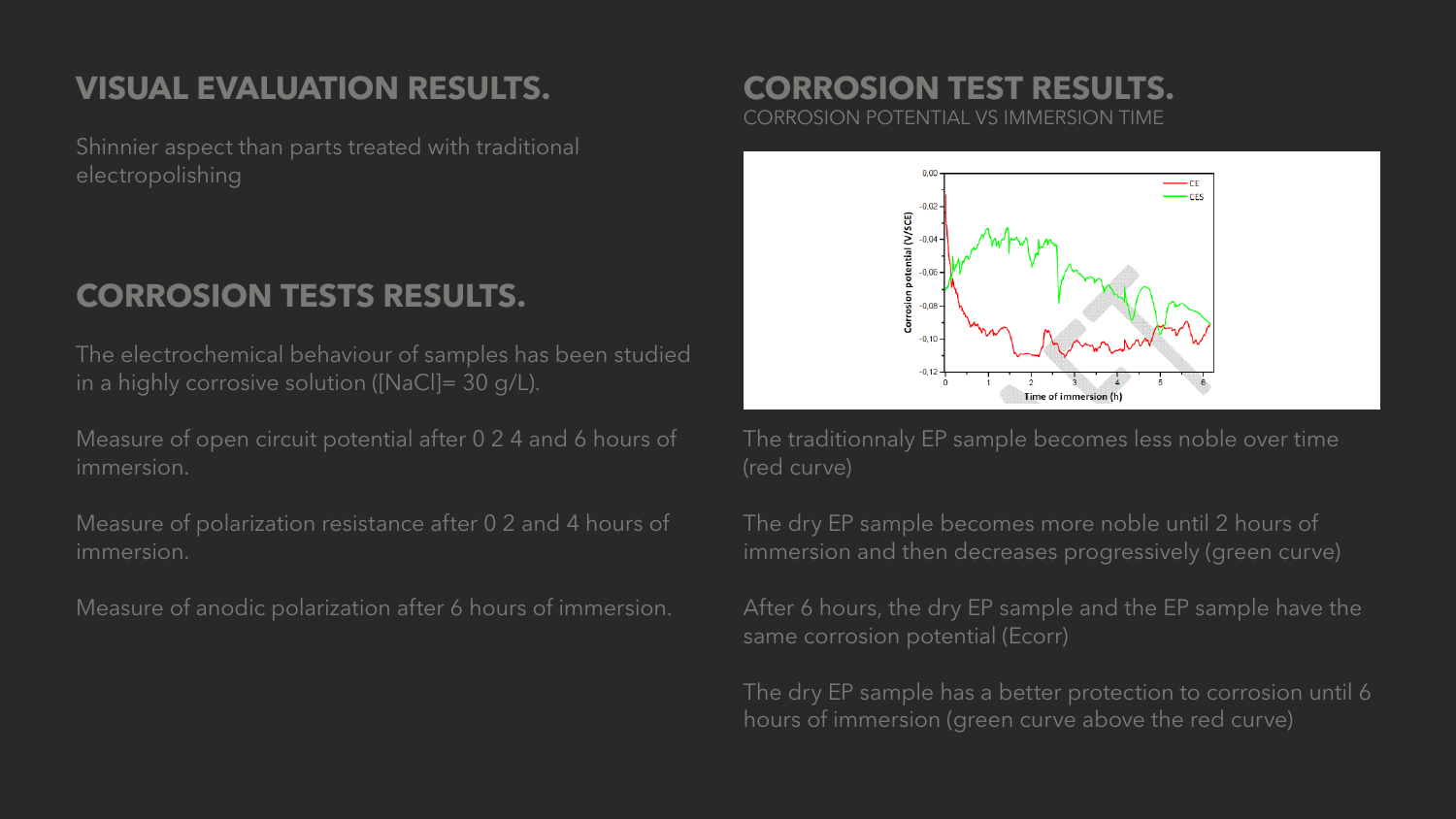#### **CORROSION TEST RESULTS.** POLARISATION RESISTANCE VS IMMERSION TIME

| Immersion time | 0h.                    | 2h.             | 4h              |
|----------------|------------------------|-----------------|-----------------|
|                | $0,45 \text{ k}\Omega$ | 2,83 k $\Omega$ | $0,91 k\Omega$  |
| <b>CES</b>     | 7,87 k $\Omega$        | 12,40 $k\Omega$ | 14,34 $k\Omega$ |

Table 2: Values of polarisation resistance depending on immersion time

Up to 4h of immersion, the dry EP sample has a higher polarisation resistance (Rp).

#### **CORROSION TEST RESULTS.** ANODIC POLARISATION AFTER 6 HOURS OF IMMERSION



As Rp is inversely proportionnal to the corrosion rate, the dry EP sample corrodes between 4 to 15 times slower than the tradionally EP sample

The two samples show the same behaviour after 6 hours of immersion.

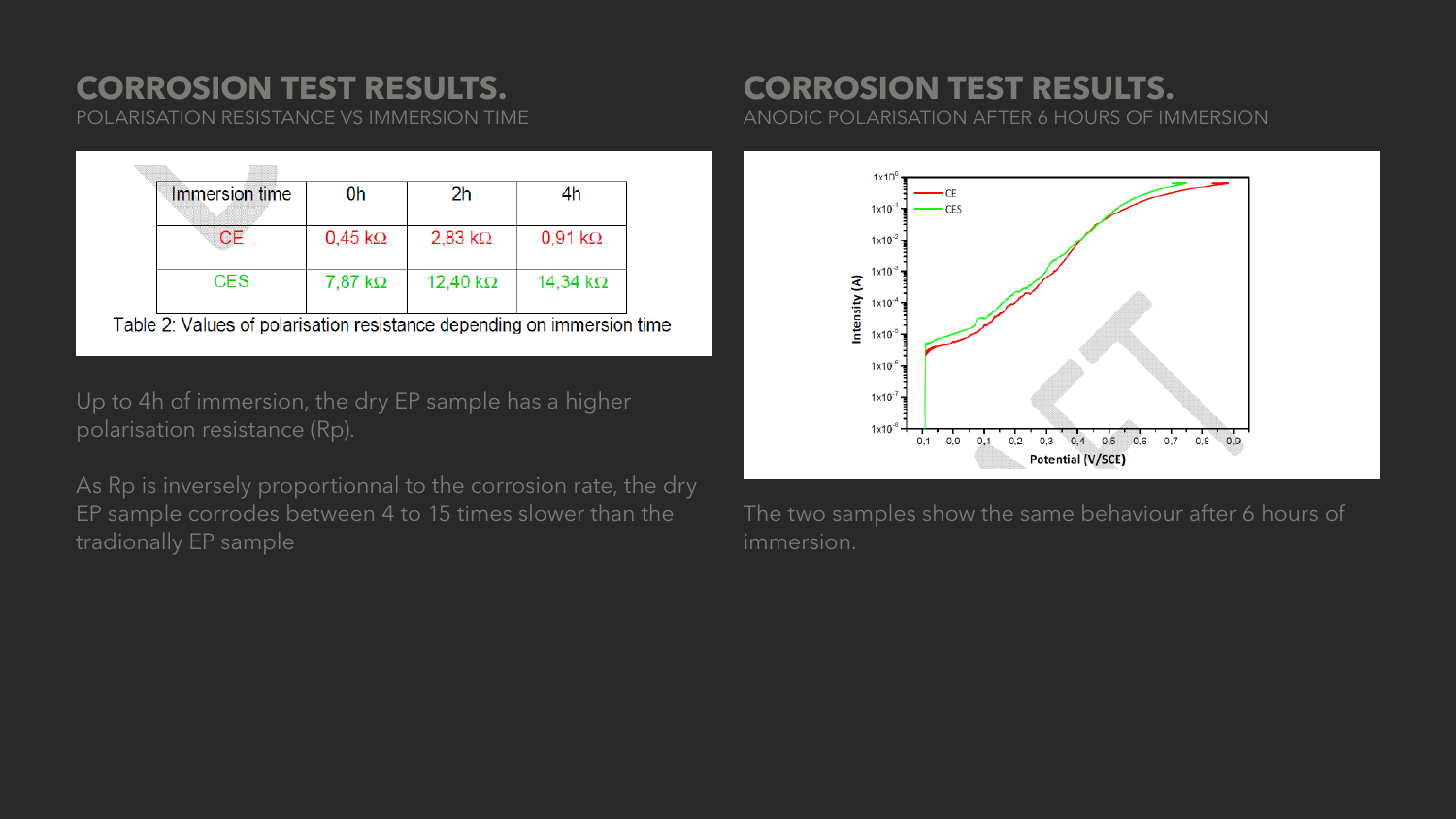#### **XPS ANALYSIS RESULTS.** SURFACE CHEMICAL COMPOSITION









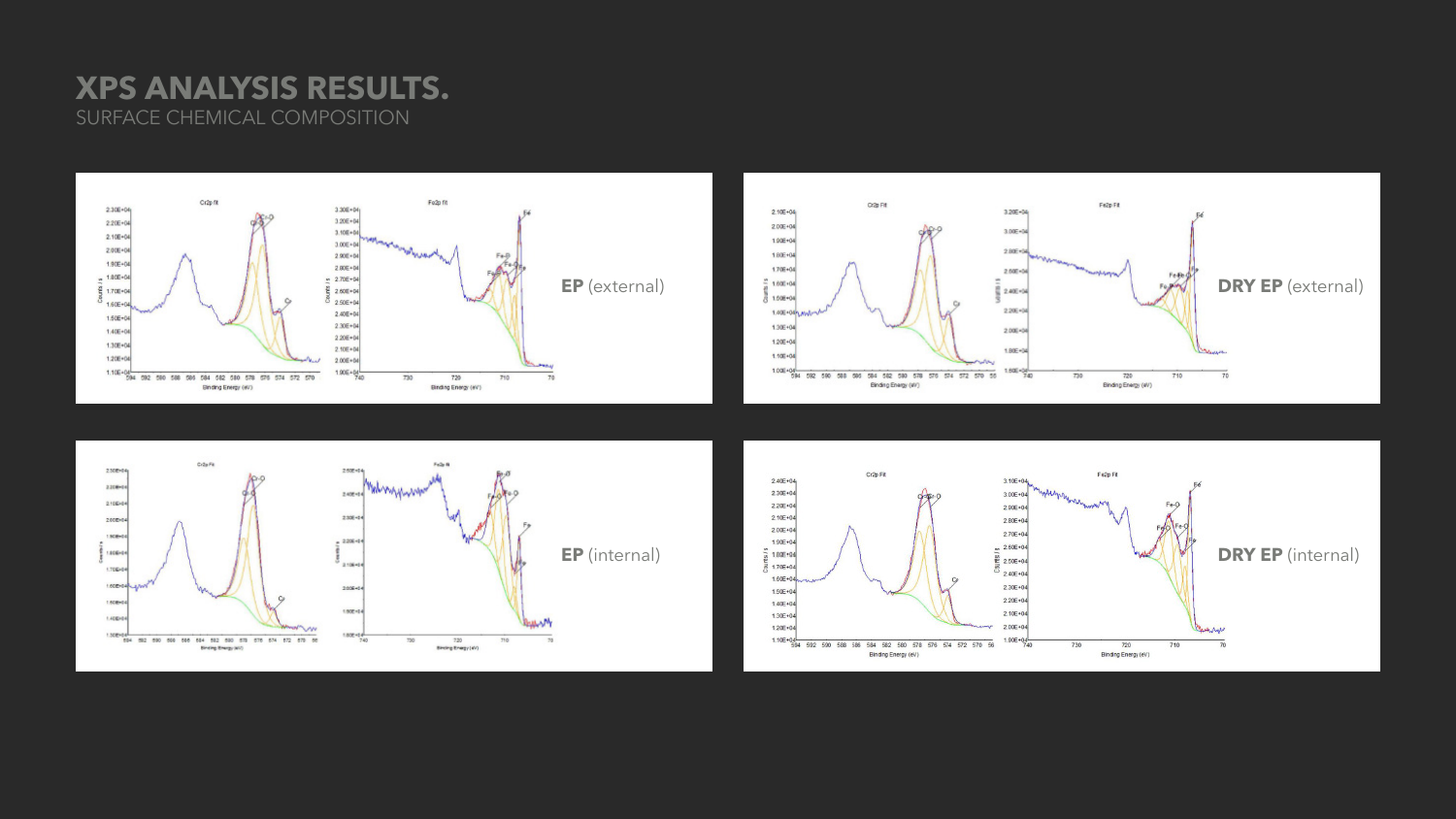Peak fit carried out according to SEMASPEC #90120403B-STI procedure

The dry EP sample has been succesfully electropolished on the external and internal surfaces.

The dry EP sample has been succesfully electropolished on the internal and external surfaces.

The chromium oxide thickness is superior to the iron oxide thickness.

### **XPS ANALYSIS RESULTS.** SURFACE CHEMICAL COMPOSITION

#### **XPS ANALYSIS RESULTS.** OXIDE THICKNESS DETERMINATION

|                          | Cr(ox)/Fe(ox)    |
|--------------------------|------------------|
| <b>EP</b> (external)     | 1.4              |
| <b>EP</b> (internal)     | $1.\overline{3}$ |
| <b>DRY EP</b> (external) | 1.7              |
| <b>DRY EP</b> (internal) | 1.5              |

The oxide component ratio Cr(ox)/Fe(ox) is similar on the EP and DRY EP samples.

|  |                          | <b>Oxide thickness (nm)</b> |                   |  |
|--|--------------------------|-----------------------------|-------------------|--|
|  |                          | <b>Chromium oxide</b>       | <b>Iron oxide</b> |  |
|  | <b>EP</b> (external)     | 5.0                         | 2.0               |  |
|  | <b>EP</b> (internal)     | 7.1                         | 3.6               |  |
|  | <b>DRY EP</b> (external) | 4.8                         | 1.7               |  |
|  | <b>DRY EP</b> (internal) | 5.5                         | 2.3               |  |